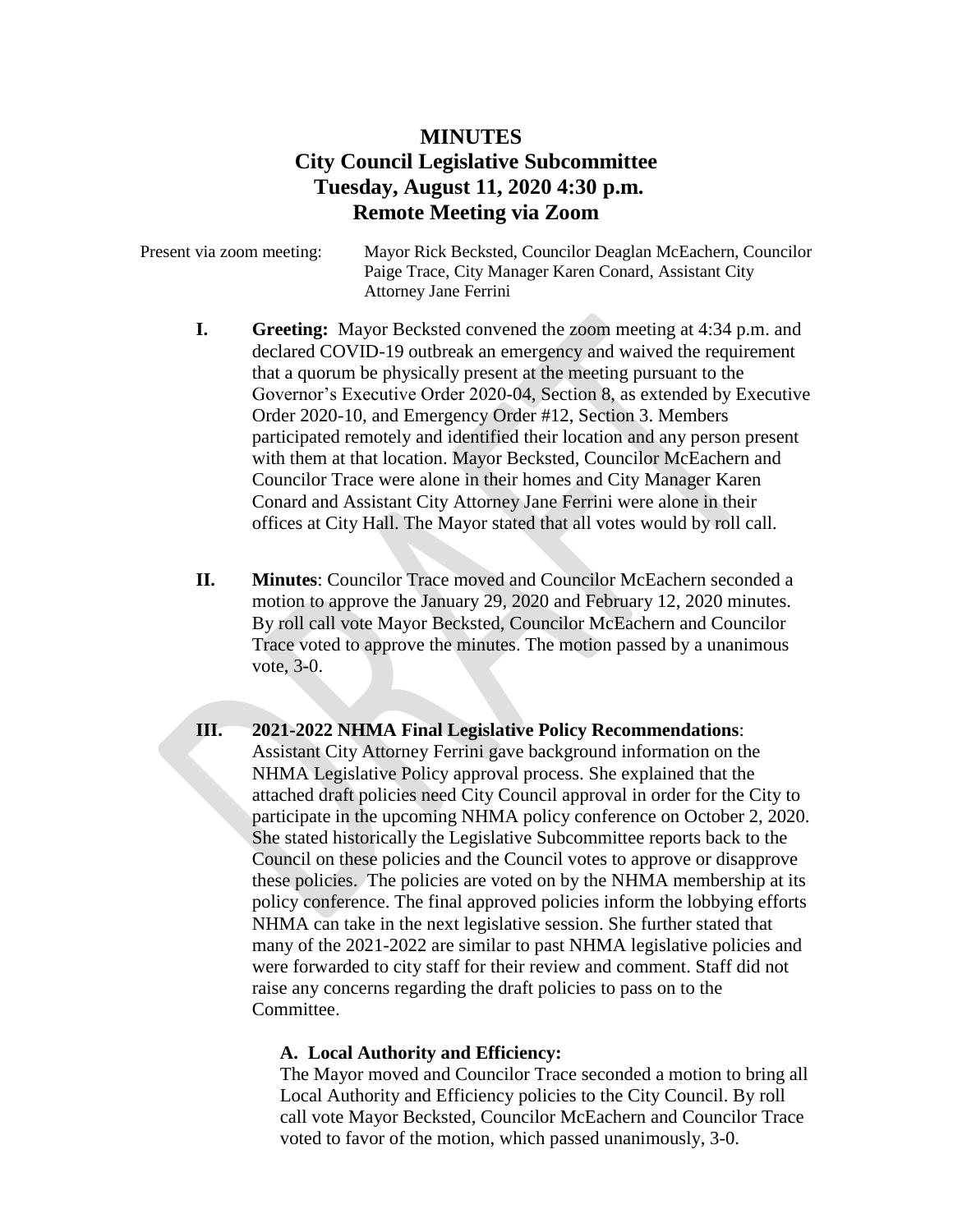#### **B. Right to Know Law:**

During the Committee's discussion of the policies, Assistant City Attorney Ferrini noted that the Right to Know policies are similar to policies that were put forward in prior years and bills on these topics are introduced each legislative session.

Mayor Becksted moved and Councilor McEachern seconded a motion to bring all Right to Know policies to the City Council. By roll call vote, Mayor Becksted, Councilor McEachern and Councilor Trace voted in favor of the motion, which passed unanimously, 3-0.

#### **C. Elections:**

During the Committee's discussion of the policies, Assistant City Attorney Ferrini noted that there is a new law that grants municipalities greater flexibility on a temporary basis due to Covid-19 on absentee ballots. The policy presented on this issue would not be a temporary measure.

Mayor Becksted moved and Councilor Trace seconded a motion to bring all Election policies to the City Council. By roll call vote, Mayor Becksted, Councilor McEachern and Councilor Trace voted in favor of the motion, which passed unanimously, 3-0.

#### **D. Labor and Employment:**

During the Committee's discussion of the policies, Assistant City Attorney Ferrini noted that the policies were similar to past policies, except perhaps the right to strike and noted that the policies would not support restrictions on hiring decisions like a bill from last session that would have imposed fines on municipalities if part-time former employees exceeded hourly limits.

Mayor Becksted moved and Councilor Trace seconded a motion to bring all Labor and Employment policies to the City Council. By roll call vote, Mayor Becksted and Councilor Trace voted in favor of the motion and Councilor McEachern voted opposed. The motion passed 2-1.

#### **E. Substance Misuse Prevention & Response:**

During the Committee's discussion of the policies, Assistant City Attorney Ferrini noted that in recent years there has been an increase in bills relative to substance abuse. She further explained that Committee members could pull out a policy to discuss it and vote on it separately.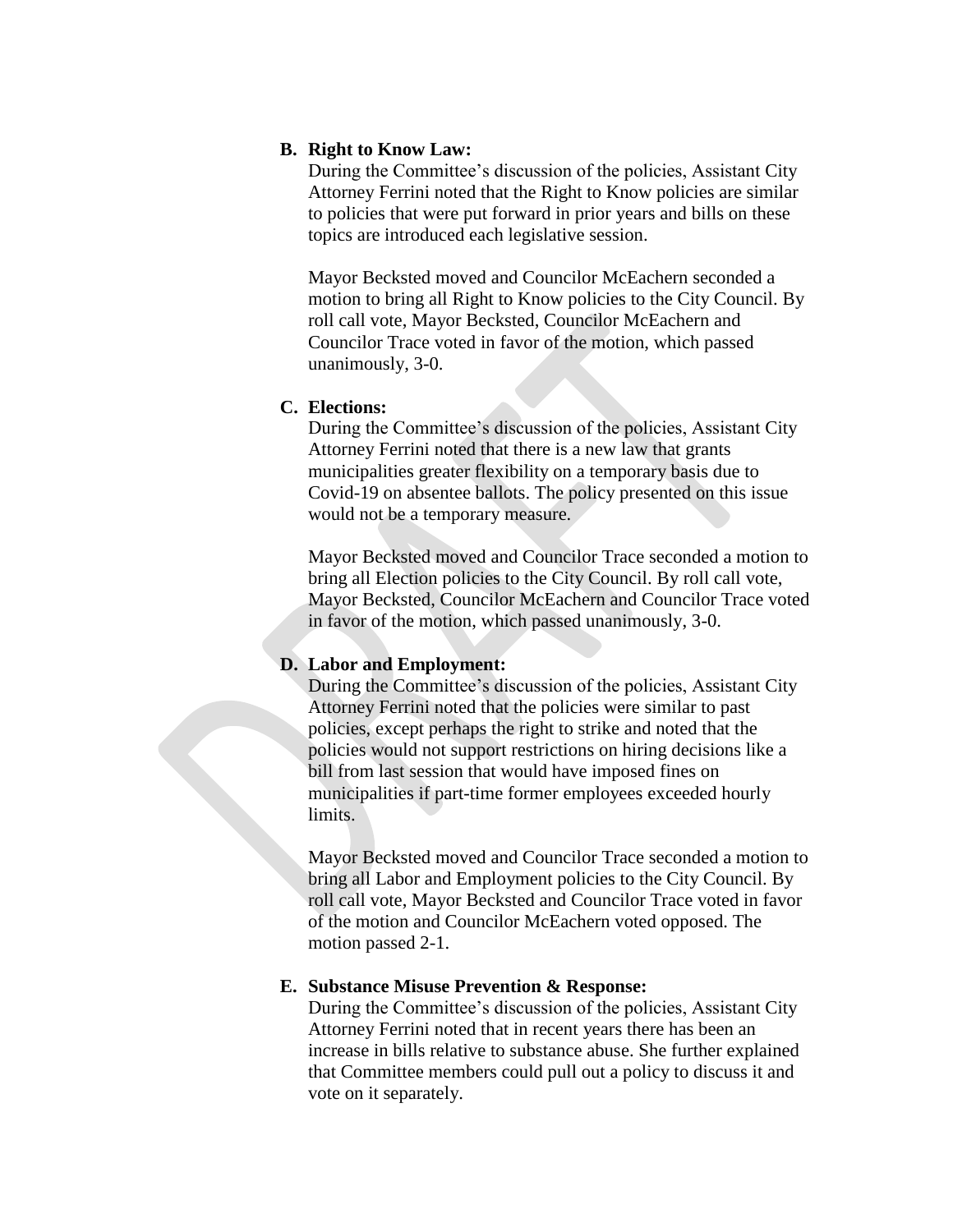Mayor Becksted moved and Councilor McEachern seconded a motion to bring all Substance Misuse Prevention & Response policies to the City Council. By roll call vote, Mayor Becksted, Councilor McEachern and Councilor Trace voted in favor of the motion, which passed unanimously, 3-0.

#### **F. Property Taxes and Related Revenues:**

During the Committee's discussion of the policies, Assistant City Attorney Ferrini noted that the policies on municipalities charging a fee for remittance issues now only allows the fee for checks and this policy would expand that to credit cards.

Mayor Becksted moved and Councilor Trace seconded a motion to bring all Property Taxes and Related Revenues policies to the City Council. By roll call vote, Mayor Becksted, Councilor McEachern and Councilor Trace voted in favor of the motion, which passed unanimously, 3-0.

#### **G. State Aid and Non-Property Tax Revenues:**

During the Committee's discussion of the policies, Assistant City Attorney Ferrini noted that these policies were sent to department heads to note concerns regarding any proposed policy and no concerns were raised. She further noted these policies support the restoration of the State's revenue sharing to previous levels and that Portsmouth does not have issues regarding collection of unpaid bills for emergency services but this policy would assist those municipalities that do.

Mayor Becksted moved and Councilor McEachern seconded a motion to bring all State Aid and Non-Property Tax Revenues policies to the City Council. By roll call vote, Mayor Becksted, Councilor McEachern and Councilor Trace voted in favor of the motion, which passed unanimously, 3-0.

#### **H. New Hampshire Retirement System (NHRS):**

During the Committee's discussion of the policies, Assistant City Attorney Ferrini noted that the policies support restoring the state's obligation to fund employee costs and disapprove policies that would increase contribution by muncipalites. She noted that there was a bill last year that would have imposed a fine on municipalities if part-time retired workers exceeded their hour limit. Councilor McEachern confirmed that the policy to restore state's percentage of benefit share refers to the City as employer.

Mayor Becksted moved and Councilor Trace seconded a motion to bring all New Hampshire Retirement System policies to the City Council. By roll call vote, Mayor Becksted, Councilor McEachern and Councilor Trace voted in favor of the motion, which passed unanimously, 3-0.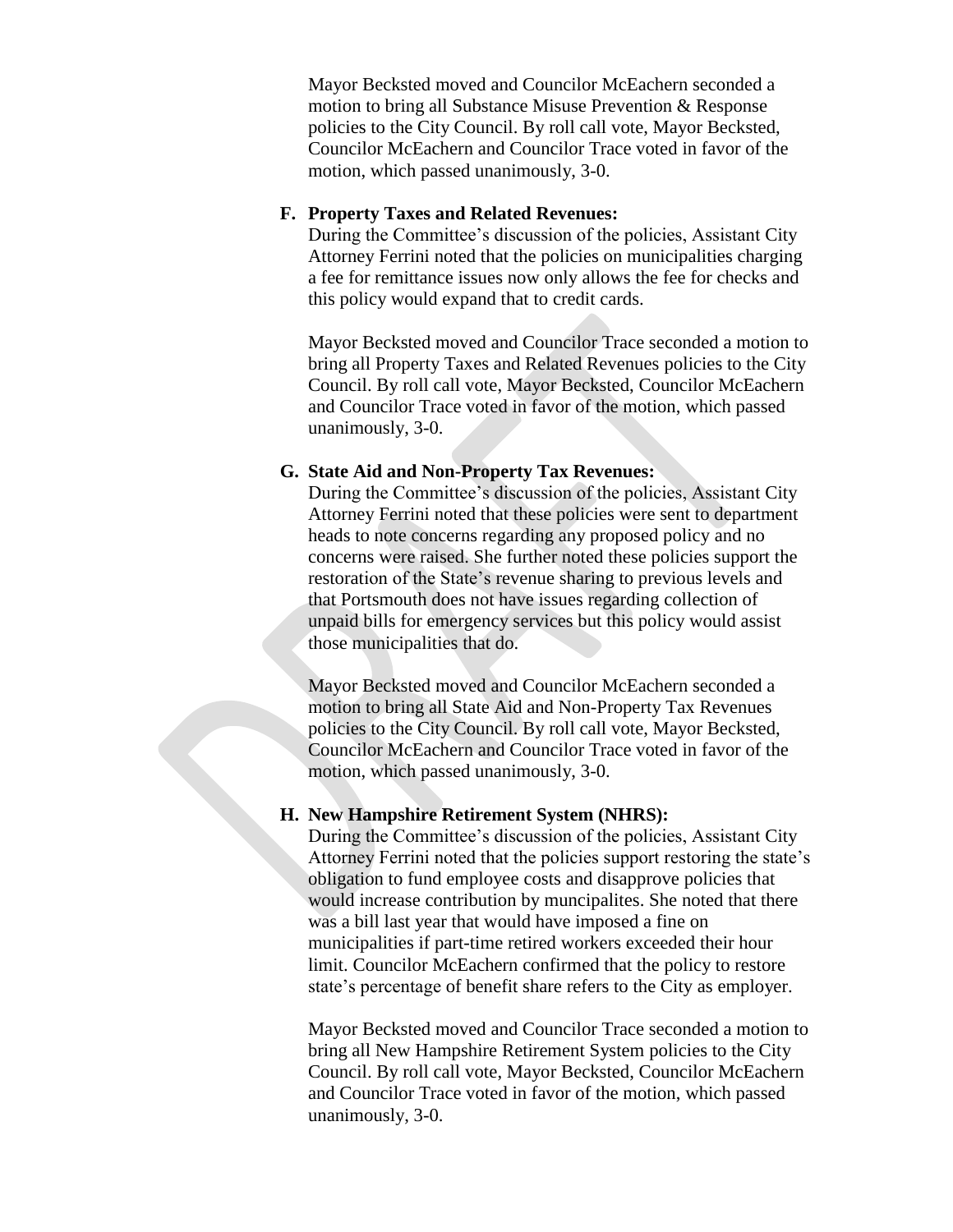#### **I. Education Funding:**

During the Committee's discussion of the policies, Assistant City Attorney Ferrini noted that because the NHMA membership is comprised of former donor and receiver towns, it takes no position on SWEPT.

Mayor Becksted moved and Councilor Trace seconded a motion to bring all Education Funding policies to the City Council. By roll call vote, Mayor Becksted, Councilor McEachern and Councilor Trace voted in favor of the motion, which passed unanimously, 3-  $\Omega$ .

#### **J. Energy, Environment, and Sustainability:**

During the Committee's discussion of the policies, Assistant City Attorney Ferrini explained the concept of net metering which is addressed in several policies.

Mayor Becksted moved and Councilor McEachern seconded a motion to bring all Energy, Environment, and Sustainability policies to the City Council. By roll call vote, Mayor Becksted, Councilor McEachern and Councilor Trace voted in favor of the motion, which passed unanimously, 3-0.

### **K. Water Resources Protection, Control and Management:**

Councilor McEachern and Assistant City Attorney Ferrini discussed that several policies support the concept that a municipality should not have to pay for the imposition of stricter environmental standards.

Mayor Becksted moved and Councilor McEachern seconded a motion to bring all Water Resources Protection, Control and Management policies to the City Council. By roll call vote, Mayor Becksted, Councilor McEachern and Councilor Trace voted in favor of the motion, which passed unanimously, 3-0.

# **L. Solid Waste Management:**

Mayor Becksted moved and Councilor Trace seconded a motion to bring all Solid Waste Management policies to the City Council. By roll call vote, Mayor Becksted, Councilor McEachern and Councilor Trace voted in favor of the motion, which passed unanimously, 3-0.

#### **M. Housing:**

Councilor McEachern pointed out there could be a conflict between a prior policy of supporting local control over zoning and the housing policies presented.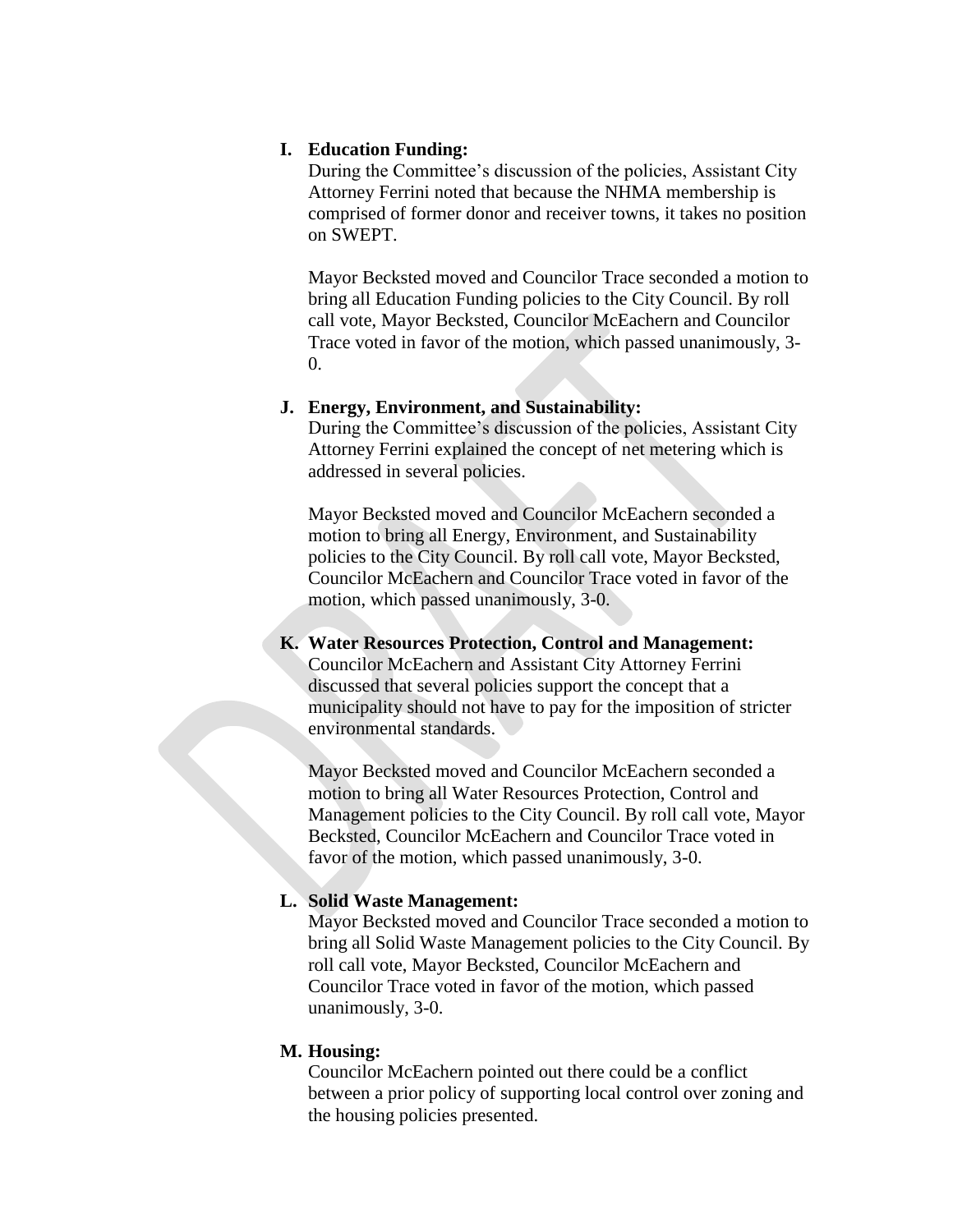Mayor Becksted moved and Councilor McEachern seconded a motion to bring all Housing policies to the City Council. By roll call vote, Mayor Becksted, Councilor McEachern and Councilor Trace voted in favor of the motion, which passed unanimously, 3- 0.

#### **N. Land Use:**

Assistant City Attorney Ferrini noted that the City had put forward the first two policies which were adopted by NHMA in prior Legislative Policy Conferences. Councilor McEachern questioned the imposition of higher building code standards.

Mayor Becksted moved and Councilor Trace seconded a motion to bring all Land Use policies to the City Council. By roll call vote, Mayor Becksted, Councilor McEachern and Councilor Trace voted in favor of the motion, which passed unanimously, 3-0.

# **O. Information Technology, Communications, and Cybersecurity:** Assistant City Attorney Ferrini noted the importance of broadband access brought about by Covid-19. She believed the policy for the state to invest in cybersecurity was new. She confirmed the policy about opposing limiting local control over sidewalks relates to 5-G boxes that are being installed on sidewalks.

Mayor Becksted moved and Councilor Trace seconded a motion to bring all Information Technology, Communications, and Cybersecurity policies to the City Council. By roll call vote, Mayor Becksted, Councilor McEachern and Councilor Trace voted in favor of the motion, which passed unanimously, 3-0.

#### **P. Transportation:**

Mayor Becksted moved and Councilor Trace seconded a motion to bring all Transportation policies to the City Council. By roll call vote, Mayor Becksted, Councilor McEachern and Councilor Trace voted in favor of the motion, which passed unanimously, 3-0.

#### **Q. Economic Development, Recovery, and Vitality:**

Mayor Becksted moved and Councilor Trace seconded a motion to bring all Economic Development, Recovery, and Vitality policies to the City Council. By roll call vote, Mayor Becksted, Councilor McEachern and Councilor Trace voted in favor of the motion, which passed unanimously, 3-0.

#### **IV. Update on Commission to Study Education Funding and** *Contoocook Valley School District & a. v. State of New Hampshire,* **NH Supreme Court Case. No. 2019- 0500.**

Assistant City Attorney Ferrini reported that after a brief interruption due to COVID-19, the Commission on Education Funding was moving forward. She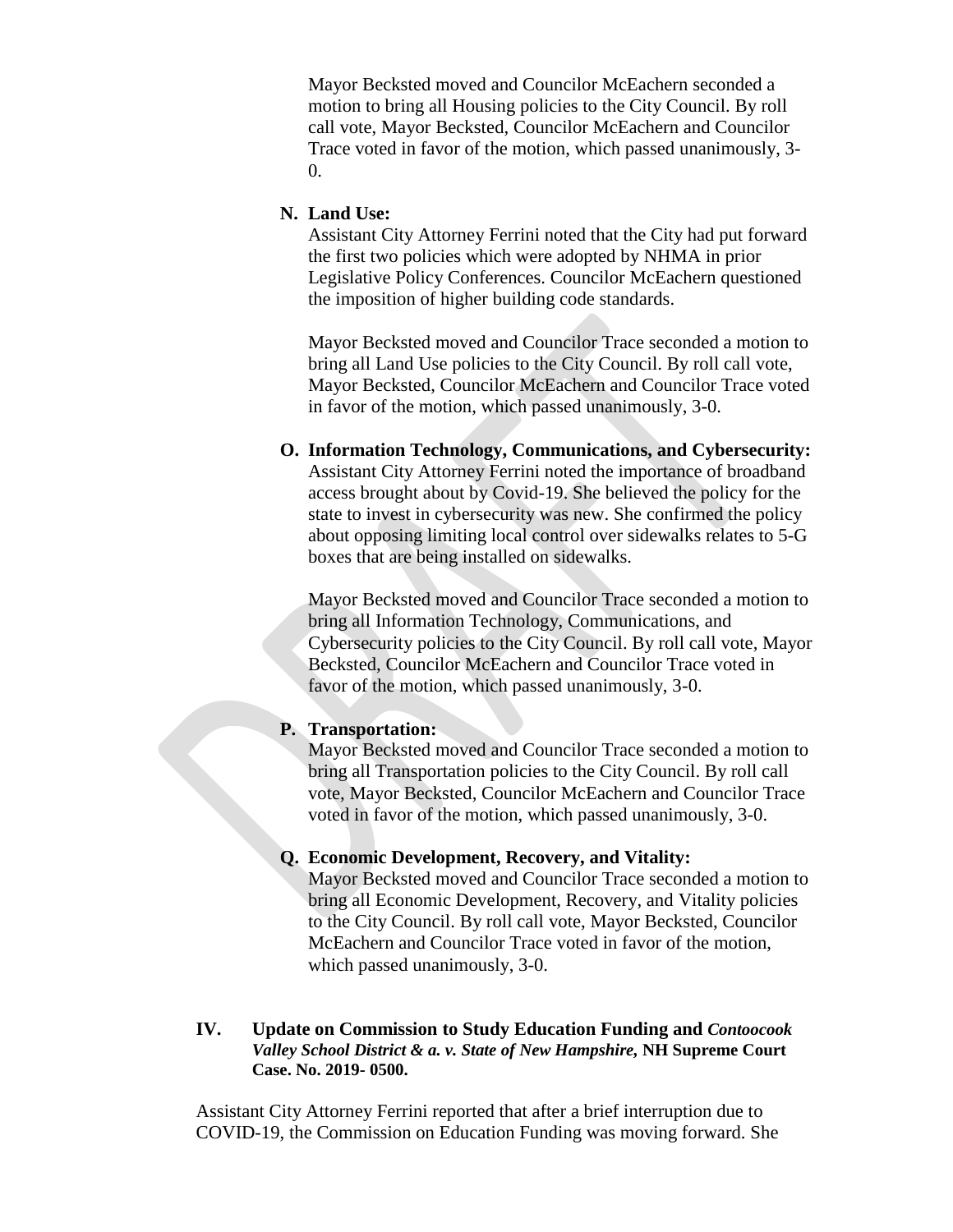explained the Commission was reviewing voluminous amounts of information and conducting outreach to communities in focus groups and various surveys. She reported that it was the intent of the Commission to reach out to communities in the Fall but due to COVID-19 this may be done remotely. She mentioned that she has been communicating with other former donor towns about the Commission. She relayed that several Commission members have voiced their support for repealing the ability of communities that raise excess SWEPT to retain it. The Commission has asked her to speak on behalf of Portsmouth on August 17, 2020. The intent of the presentation is to give a realistic picture of Portsmouth and the burden of the property tax on its citizens. The Mayor asked if Chris Dwyer was on the Commission and Assistant City Attorney Ferrini stated that she is and they communicate regularly. She noted that Chris Dwyer was the only member on the Commission from a former donor town.

Assistant City Attorney Ferrini reported that the ConVal matter is scheduled for oral arguments before the Supreme Court on September 24, 2020. She briefly noted the procedural issues on appeal but stated the primary issues on appeal was the lower Court's decision that the base adequacy amount  $(Q$3,600$  without differential aid) was found unconstitutional. She explained that she has been in regular communication with former donor towns regarding the case. She further explained that former donor towns and the State's interest in defending the current education formula align as the current formula provides that communities that collect excess SWEPT may retain it. She noted she reached out to the AG's office during the Supreme Court appeal to see if the AG's office wanted assistance with their brief or an amicus brief but the AG's office never took up the offer. She noted there were several amicus briefs filed: one by property poor school districts represented by Attorney John Tobin; one filed by the ACLU on a procedural issue; and one filed by Senators and Representatives who argue that Claremont should be overturned and the whole issue of education funding should remain with the legislature.

She commented that she felt the issue the retention of excess SWEPT could be addressed by the Supreme Court possibly in the decision or by way of remanding the case in the ConVal matter. She also reported that she thought that overturning the retention of excess SWEPT would likely be included in the final Report of the Commission on Education Funding and would further report back to the Committee.

# **V. Chapter Laws for 2020 (Informational).**

[http://gencourt.state.nh.us/bill\\_status/misc/chaptered\\_final\\_version.aspx](http://gencourt.state.nh.us/bill_status/misc/chaptered_final_version.aspx) Assistant City Attorney Ferrini stated that there were substantially fewer laws passed this session and that relevant laws were forwarded to City staff.

Mayor Becksted discussed setting a meeting with our legislative delegates prior to the next legislative session in order to discuss new legislation.

**VI. Adjournment.** The meeting adjourned at 5:33 p.m.